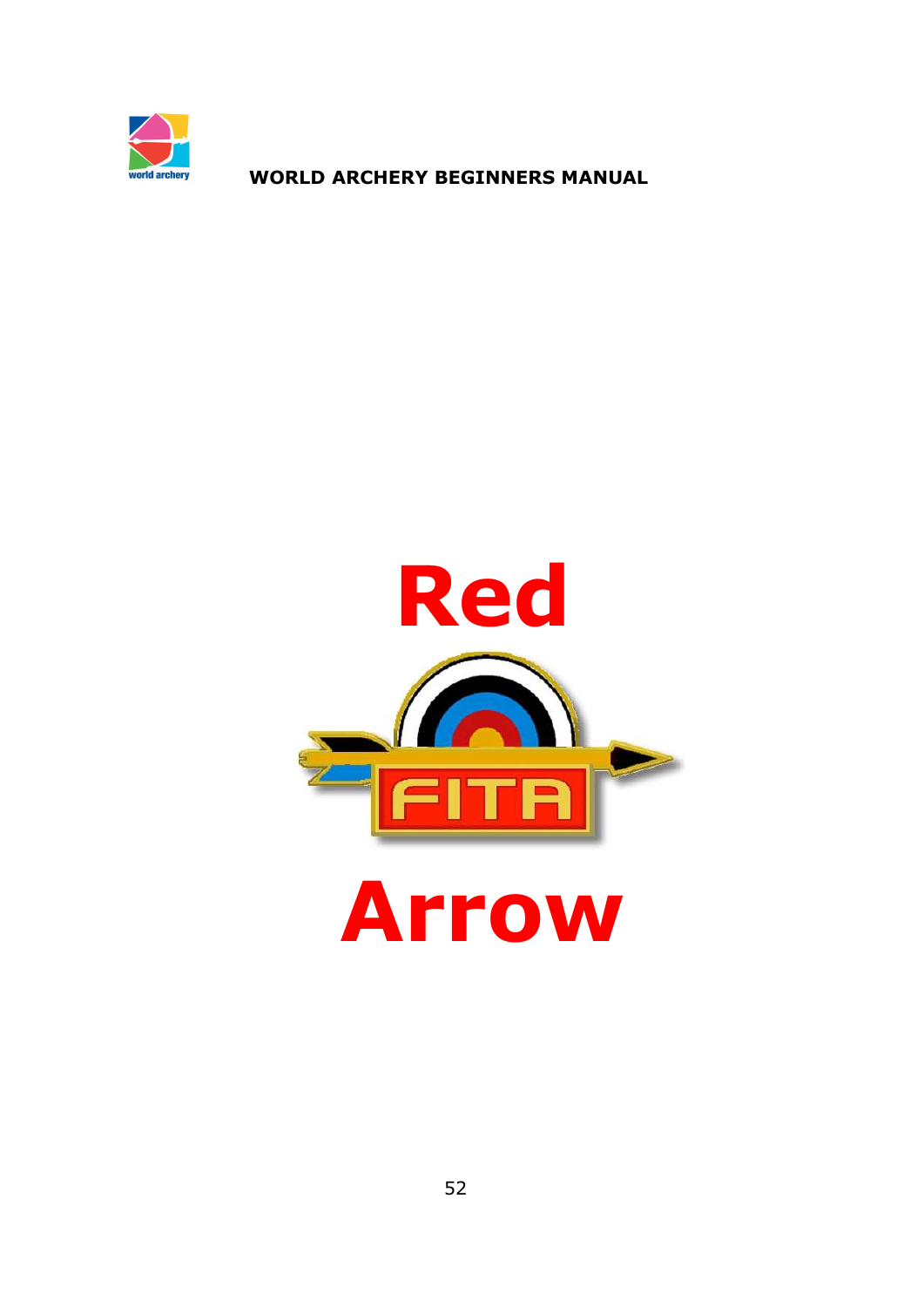

CURRICULUM FOR THE WA **RED ARROW** AWARD

# **PERFORMANCE:**

Shooting distance: 22 meters Minimum required score: 115 points

**SKILLS** – Your shooting sequence should include the following:

# **Bow hand and arm.**

# *Objective:*

- \* Consistent bow hand contact with bow grip;
- \* Apply a minimum of constraints to the bow grip with your bowhand;
- \* Sufficient string clearance during the shot (this later objective will be better described in the Gold Arrow curriculum).

### *Form:*

Fingers are relaxed, a bit folded they do not grip, or choke the bow. The wrist is flexed. The "V" between forefinger and thumb is centered on the forearm axis. The bow pushes on the centre of the "V" made by the thumb axis and the life line. The main pressure zone is at about 1 to 2.5



cm lower than the "V" point. The other side of the palm from the life line should not press on the centre of the grip.



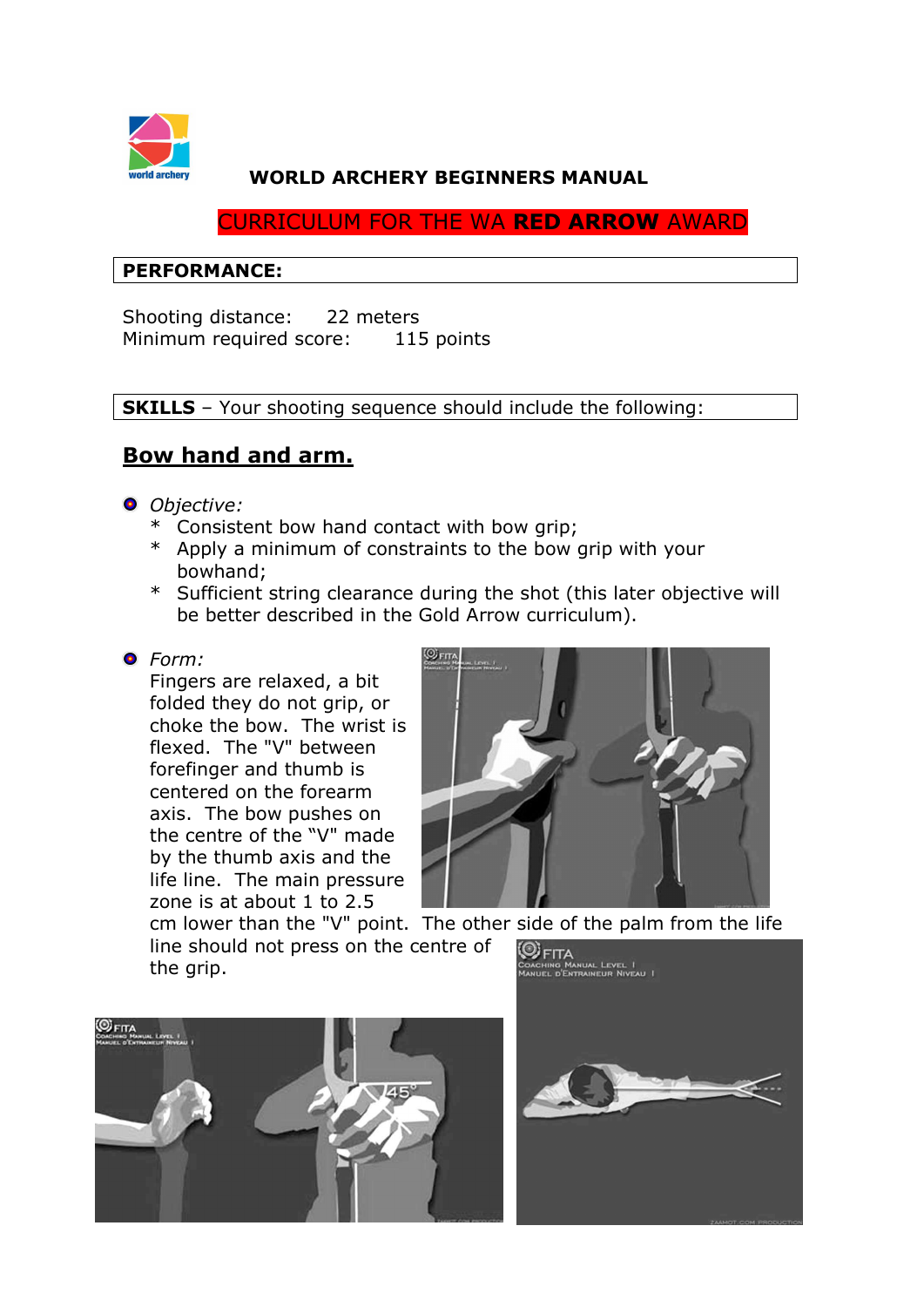



The bow forearm is straight but not stretched. The bow elbow is fixed, not bent The elbow point must be turned toward left for right hand archers, not toward the ground.

*Rationale:*

The bow hand grip requires very little muscle contraction promoting relaxation. The more relaxed the archer is, the better they can perform, and are less likely to produce a counter axis pressure on the bow.

**Release** – What happen on the string side of the archer:

*Objective:* 

Continue all on-going activities, but release of the string.

*Form:* 

Upon the string release, the string hand immediately runs off backwards, in the shooting plan. It moves along either the jaw (in the "Straight line" and "Triangle" methods) or neck (in the quadrilateral method). . The string hand stops at a vertical axis passing by and usually against the string ear. The area where the string hand ends is called the "back end." The string arm ends in the shoulders axis.

*Rational:* 

Because the muscles of the back part of the string shoulders and of the back pursuit their contractions, the entire string arm pursuits its backwards motion that it was implementing during the « full draw ».

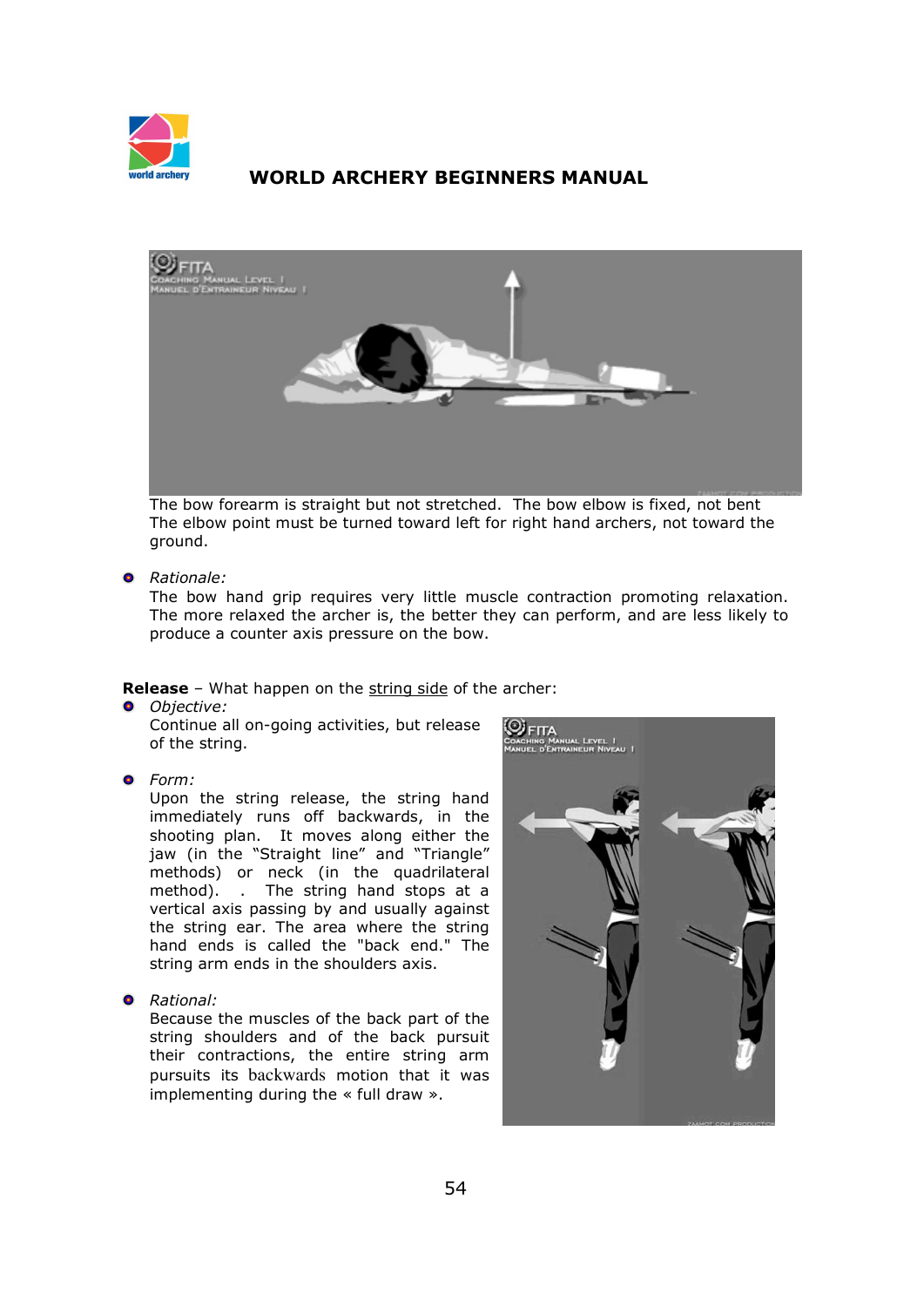

**Release** – What happen on the bow side of the archer:

- About your bow arm.
- *Objective:*

Continue all on-going activities, but release of the string. The bow arm and even the whole body move slightly forward.

*Form:* 

Upon string release, the bow arm moves towards the back of the archer after the release.



### *Rational:*

The deviation of the bow arm towards your back side is mainly due to the continuous action of the posterior muscles of the bow shoulder. The forwards motions to the target are is due to the continuous push effort produced during the "full draw" by all the whole body from the bow arm to the string leg.

- About your bowhand.
- *Objectives :* 
	- \* Continue all on-going physical activities during the arrow propulsion period (just after release).
	- Develop a passive bow hand and fingers, to get the propulsion of the arrow be done without any force being applied to the riser which could create torque in the bow at full draw and during the arrow propulsion period (just after release, during the arrow propulsion).
- *Form:*

When the bow is propelled forwards after the release, your wrist gets inflexed; it is stretched carried by the sling. Then when the bow cants forward and drops down, your wrist gets flexed down.

> *Example of a bowhand that has been well kept relaxed until the end of the shot. The use of a sling helps a lot to achieve this.*

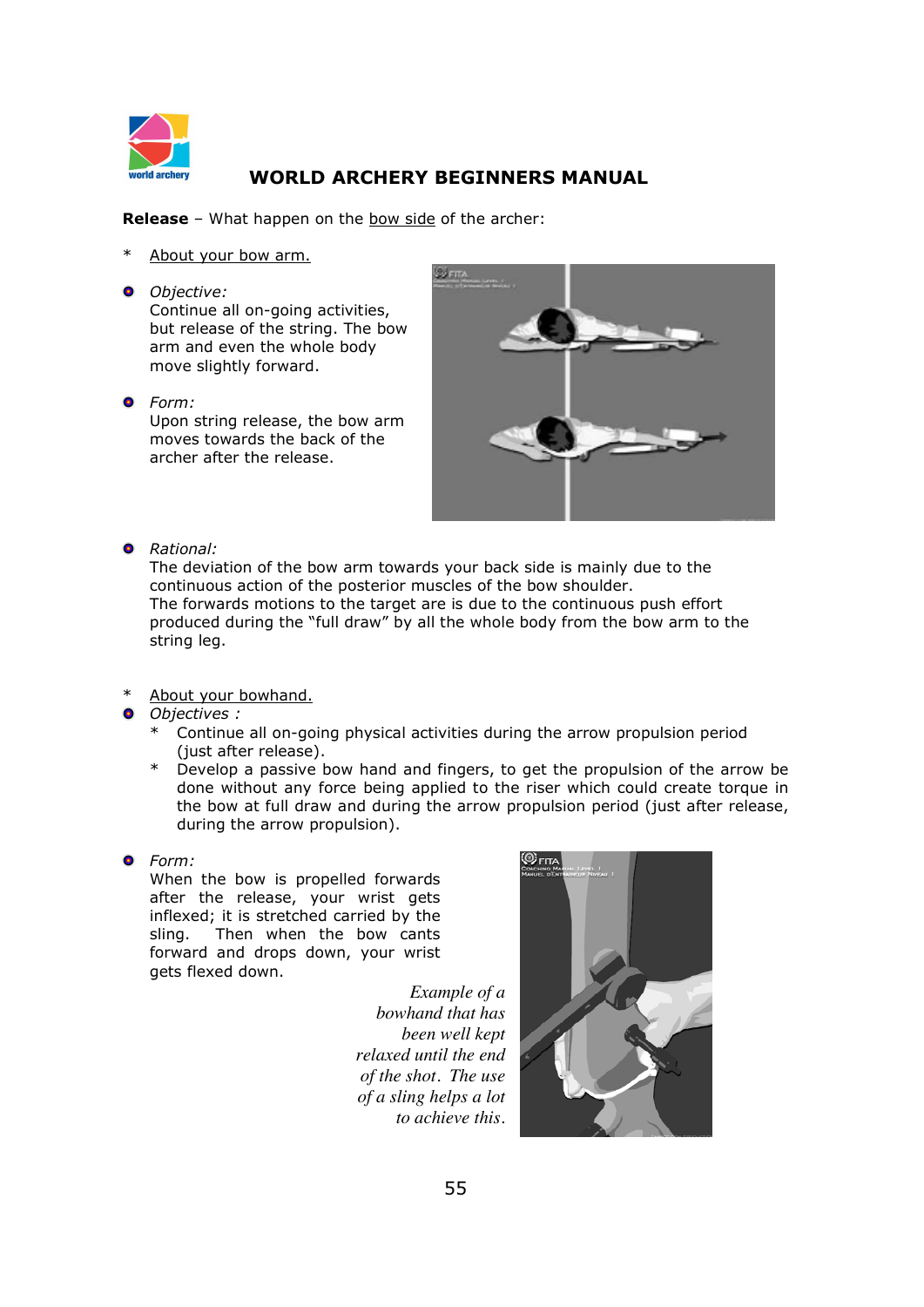

#### *Rational:*

The bow presses on your relaxed hand and wrist. When the support of these latest disappears (when the bow is propelled forwards due to end of the string run), the hand remains totally relaxed and follows the motions o f the bow.



*Simulation of the explanation on the left.*

### **KNOWLEDGE&/OR KNOW-HOW**

### **Archery disciplines.**

**O** Outdoor Target Archery:

The WA Outdoor Target Archery rounds may be shot by both the Recurve and Compound Division in separate division. In the Olympic Games only the Recurve division may compete. The WA standard Round may only be shot by athletes of the WA Standard Bow Division.

The WA Outdoor Target Archery Round consists of 36 arrows from each of the following distances shot in this order:

- ! 60.50.40.30 meters for Cadet Women;
- ! 70,60,50,30 meters for Women, Cadet Men, Junior Women and Master Women;
- ! 90,70,50,30 meters for Men, Junior Men and Masters Men.
- Or in the order:
- ! 30,40,50,60 meters for Cadet Women;
- ! 30,50,60,70 meters for Women, Cadet Men, Junior Women and Masters Women; ! 30,50,60,70 meters for Men, junior Men and Masters Men.

The 122cm target face is used for the 90, 70, 60m (and 50m for Cadet Women) distances and the 80cm face shall be used for the 50 (other than Cadet Women), 40 and 30m distances. The 80cm multiple centre set-up may be used at 30m. The 80cm triangular triple centre set-up is mandatory at WA Championship.

#### **O** Indoor Target Archery:

WA Indoor Target Rounds may be shot by both the Recurve and Compound Divisions in separate Division.

The 25 meter WA Indoor Round consists of 60 arrows on a 60cm diameter faces or the 60cm triple centre set-up, for all classes.

The 18 meter WA Indoor Round consists of 60 arrows on a 40cdm diameter daces or 40cm triple faces for all classes.

The combined WA Indoor Round consists of the above two rounds shot in succession in the order listed above.

**O** Field Archery: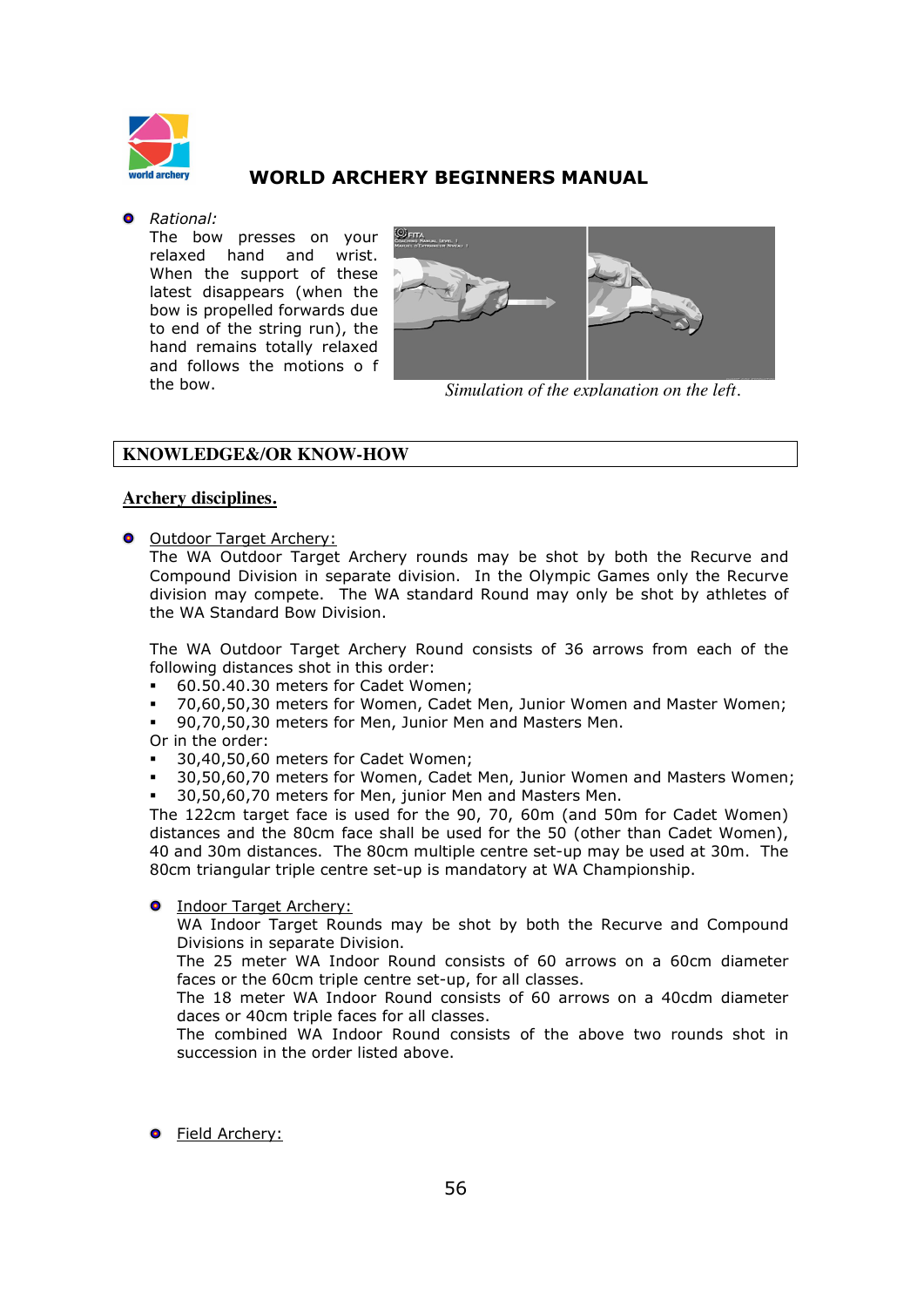

The WA Field Archery Rounds may be shot by the Bare-bow, Recurve and Compound Divisions, in separate divisions.

The WA Field Round consists of any number of targets totaling between 12-24 targets which is divisible by four (4), and three (3) arrows to be shot per target. These targets will be arranged along a course with such difficulties in aiming and shooting as the terrain presents and the spirit and traditions of the discipline require. The distances for target butts are set 5 meters to 50 meters for Bare-bow and 10 meters to 60 meters for Recurve and Compound. The course may be marked or unmarked and be shot with any number of walk-ups or fan targets.

The WA Arrowhead Round consists of any number of targets totaling between 24-48 targets which is divisible by four (4), that is, two complete WA Field Rounds. The rounds may be shot on marked and unmarked courses or one of each.

#### **Arrow reparation**

#### Removing points (or/and inserts)

When removing a metal point (insert and point in one piece) or an insert and point in two pieces, you must:

1 - Lightly heat the exposed end of the point for 3-5 seconds over a small gas flame.

CAUTION: Do not overheat the component or the shaft.

- 2 Immediately grip the point with a pair of pliers.
- 3 Twist and pull out the point (and insert if any).
- 4 If the point or insert cannot be removed, reheat for 3-5 seconds and try to remove again.
- 5 Repeat procedure step 4 until adhesive softens enough to remove the component.

Installing points and insert in the shaft

Material needed for installation:

- 91 % isopropyl alcohol paper towels.
- Cotton swabs.
- Hot-melt (special for archery)
- Torch or burner.

The instruction that follow can be used for one piece points or for aluminum inserts with a screwed point in.

After cutting your shaft to length as described, follow the point installation procedure carefully to prevent overheating the point. Overheating points can destroy the shaft's epoxy bond between the carbon and the aluminum tube (in an aluminum/carbon shaft), or change the endurance of the aluminum in this area (if there is an aluminum shaft) or destroy the epoxy bond that glues the carbon fibers (in a carbon arrow). For gluing the points and insert, use hot-melt adhesive.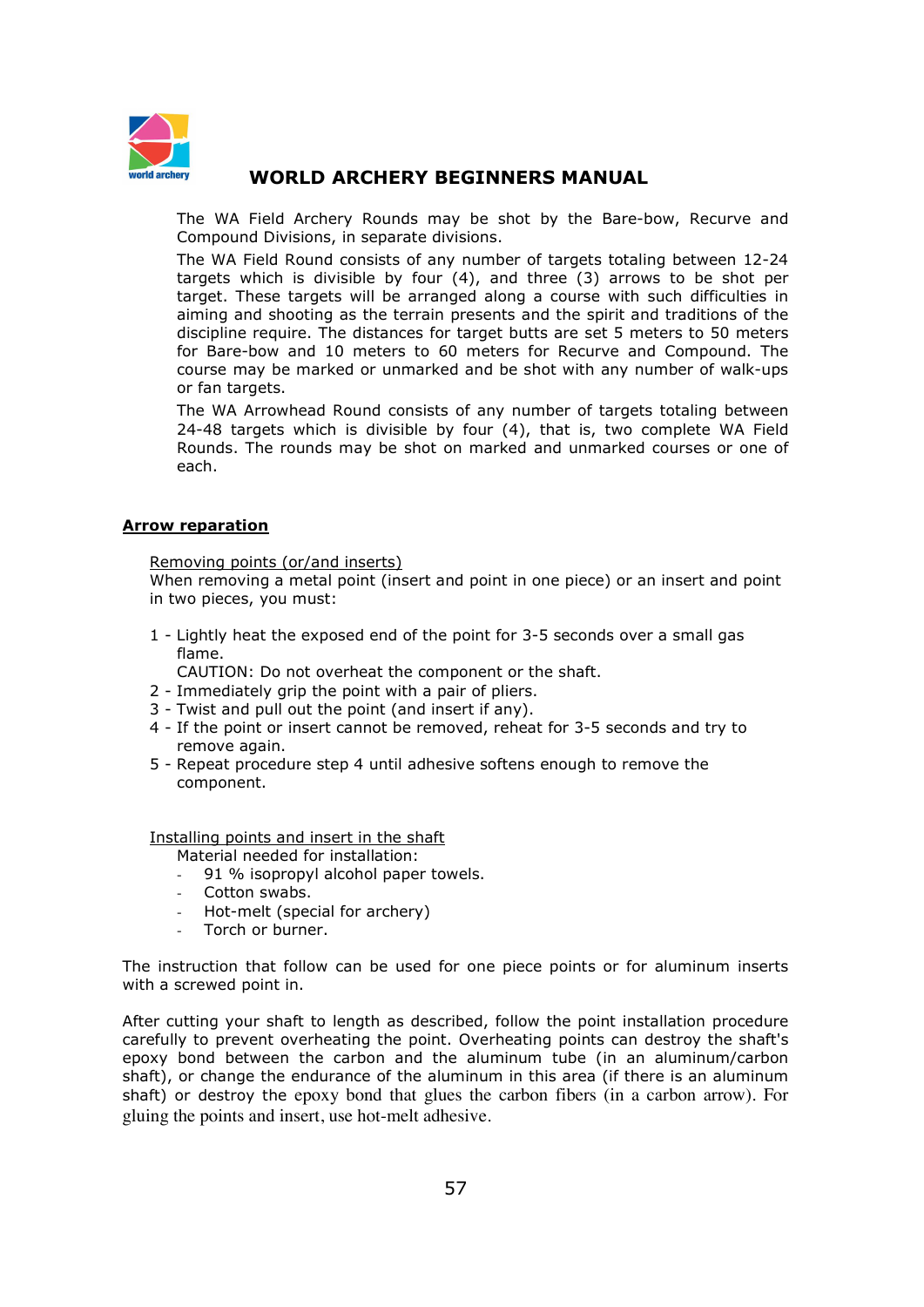

- 1. Clean approximately two inches inside the point end of the shaft using a cotton swab dipped in 91 % alcohol. Repeat the process until a fresh cotton swap is free of cutting dust residue or other contaminants. Let the shaft dry thoroughly before bonding.
- 2. Carefully heat a stick of hot-melt adhesive over a small gas flame; then apply a ring of hot adhesive to inside of the point-end of the shaft.
- **CAUTION:** Do not apply heat directly to the shaft.



The melting point of hot-melt adhesive is low enough that the shaft will not be damaged during installation and high enough to keep the point securely bonded during the frictional heating caused when the arrow penetrates the target mat. Arrow points can come out in the target mat if lower melting temperature hot-melt adhesives are used.

3. Hold the end of the point with your fingers. (Do not hold with pliers because it is then possible to overhead the point.) Heat the exposed portion of the point shank or insert until you feel it getting warm. It should be just hot enough Hot-melt the adhesive.

CAUTION: Do not overheat the points. If the point becomes too hot to hold in your fingers, it is too hot to put in the shaft. Set the point on a noncombustible surface until cool.

- 4. Heat the hot-melt adhesive and apply a generous layer of adhesive to the shank of the point or insert.
- 5. Without delay, while the adhesive is still fluid, push the point and/or insert into the shaft with rotating motion until the point flange seats against the end of the shaft. To assure an even distribution of adhesive, rotate the point 2 more revolution after it has seated against the shaft.
	- NOTE: Do not force a point and/or insert into a shaft. If it does not seat fully, reheat the point immediately for 2-3 seconds and try pushing it in again.
- 6. With a paper towel quickly wipe off excess adhesive while it is still hot.
- CAUTION: Do not apply heat directly to the shaft of any type because it could destroy the carbon fibers and change the endurance of the aluminum in this area. Do not overheat the points, because it could also cause damage in the shaft.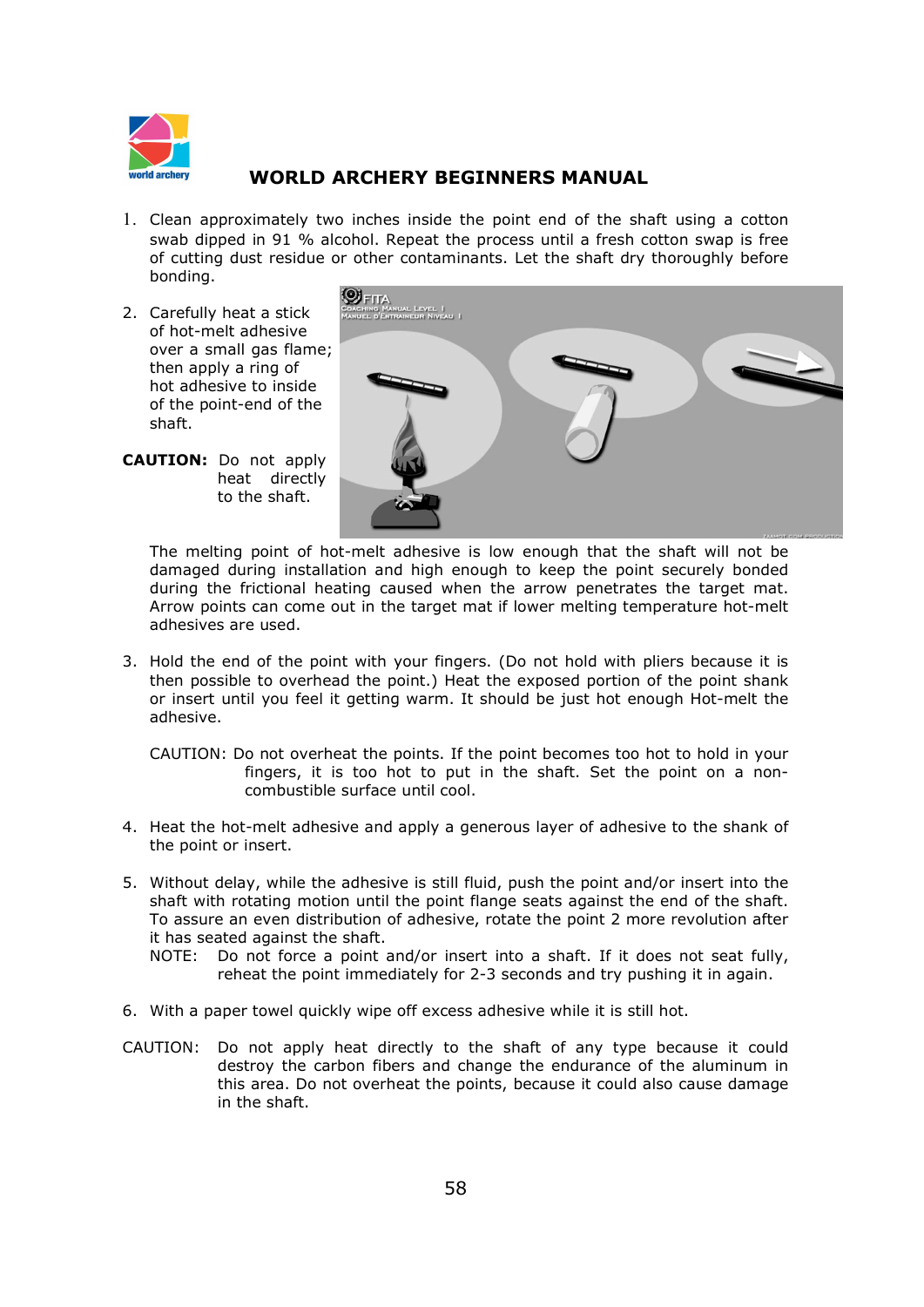

If the head of the shaft is damaged on the point side, you will may be able to use this arrow again, if its initial length before the "problem" was enough long. If so, it is advisable to cut all your arrows down to the new length.

### **Fletching a shaft**

**Feathers or vanes can be replaced** with a fletching jig. Without this device it is difficult to keep the vane straight on the shaft until the glue is dry. Most archery dealers re-fletch arrows, which is less expensive than buying new ones. Ideally your club should own a fletching jig.

*Fletching a shaft.*